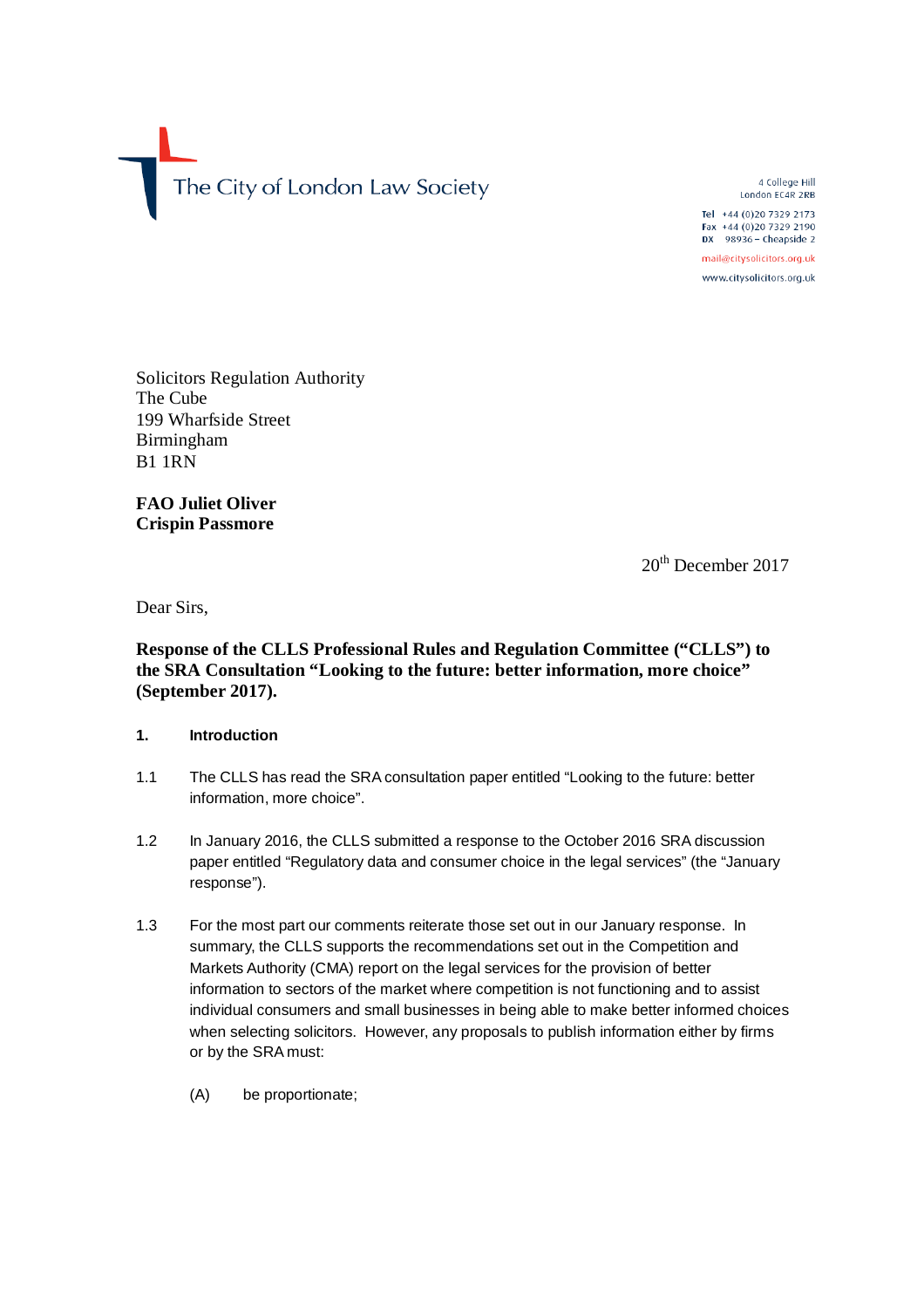- (B) not be unduly burdensome to firms; and
- (C) ensure that the information to be published is objective, properly contextualised and presented in a helpful, clear and understandable manner which is not misleading.
- 1.4 We have provided our response to some (but not all) of the questions raised in the consultation paper. We have grouped our comments under the headings of Price transparency and description of the services provided, Publication of PII data, How to complain to the firm and to the Legal Ombudsman, Creating a digital register, Publishing complaints data and Transparency requirements of individual solicitors working outside LSA regulated firms. For this reason we have not, as requested, submitted our response via the online form.

### **2. Price transparency and description of the services provided**

**Question 2: Do you agree with our proposed principles of price transparency?** 

**Question 3: Is there a need for any specific exemption from the price publication proposals for firms dealing exclusively with large commercial clients? If so how should any exemption be defined and operate?** 

**Question 4: Do you agree with our proposals to introduce requirements in relation to description, staff, stages and timescales in any legal services where we decide to require price publication?** 

- 2.1 The CLLS does not support the SRA proposal to require firms to provide pricing information on the proposed legal services for the following reasons:
	- (A) The list of proposed legal services for consumers or small businesses is too broadly defined. Providing pricing information for each type of service within each discipline in the absence of client specific information will be too great a burden for law firms. For example, the definition of residential conveyancing as set out in the Annex 2 guidance sets out fifteen variables. Even if firms were able to provide information for each of these variables on the basis of common assumptions and give price ranges or invest in some form of "quote generator" technology they would still need to caveat this information in order to avoid misleading consumers (or assume the risks of having quoted too low or too high).
	- (B) The way firms describe the services, staff, stages and timescales, necessarily at a highly generic level on their websites (as opposed to the detailed information which they provide in bespoke client engagement letters) will differ and therefore will make any comparison between services and prices difficult for consumers and less likely to be (eventually) picked up by price comparison websites.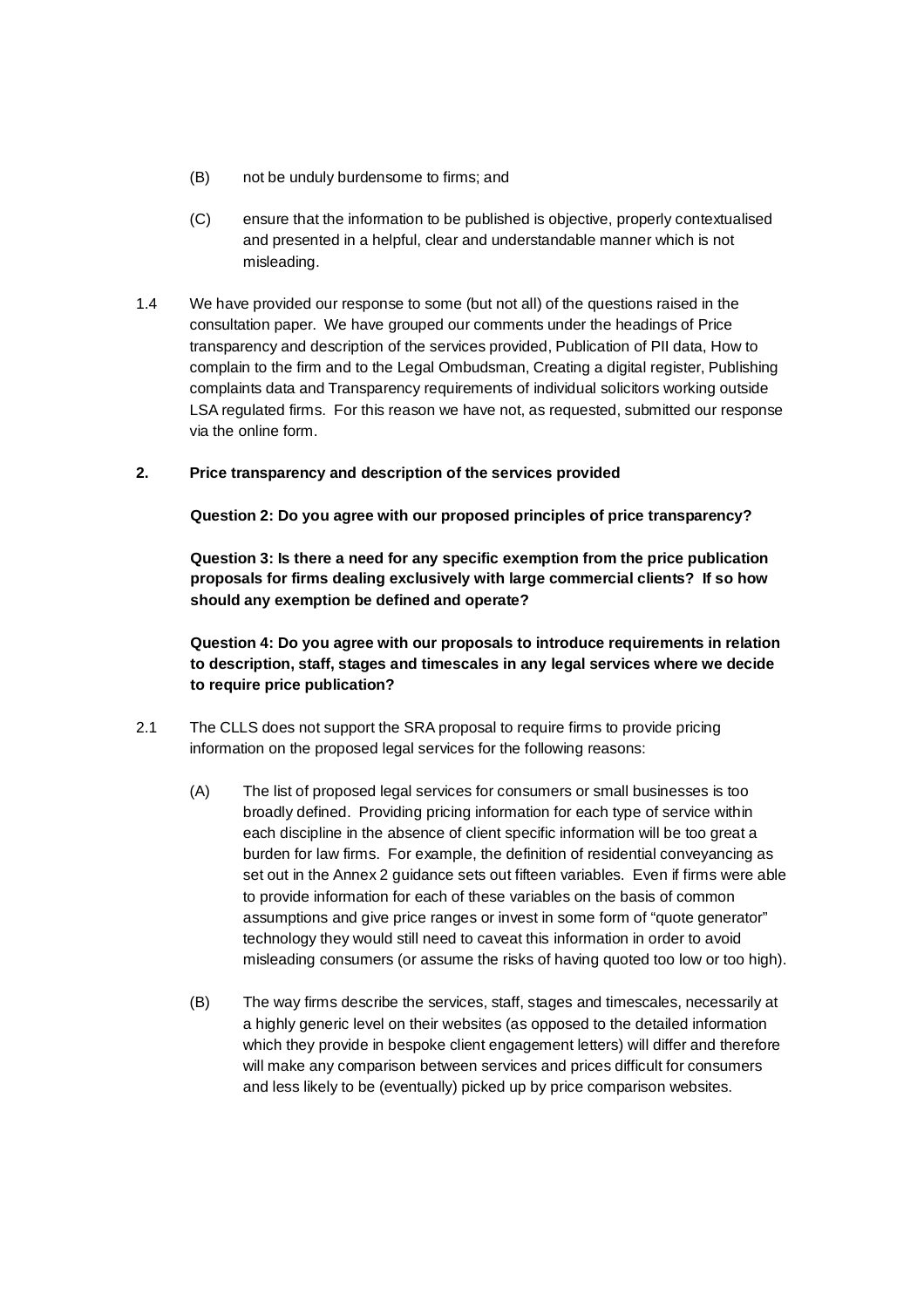- 2.2 This means that the SRA proposals will not achieve the goals set by the CMA report to ensure that information to consumers and small businesses is "clear, accurate and comparable".
- 2.3 In addition, the requirement to make firms, like those of our member firms, comply with these requirements is excessive and unnecessary. Whilst we would agree that exempting firms whose clients do not require such transparency information would be helpful it is not sufficient to limit this to "firms dealing exclusively with large commercial clients". This is because clients of the CLLS member firms include high net worth individuals, family offices, entrepreneurs and start-up companies all of whom could be classified either as consumers or small businesses and yet do not experience any difficulties with accessing legal services and may already be sophisticated users of legal services.
- 2.4 Although these types of clients are likely to seek advice on some of the "proposed legal services" including residential conveyancing, drafting of wills or probate or estate administration or debt recovery, employment tribunal work they are likely to require this in combination with other specialist advice (e.g. tax planning or financing) and are therefore seeking to instruct firms with a particular combination of expertise. It is not clear from the proposals what obligations firms would have where some of the proposed legal services are provided in conjunction with other services.
- 2.5 This category of clients have no difficulty in identifying which of the relatively small pool (less then twenty) of law firms which offers high end and specialist private client services best meets their needs, nor in understanding the likely costs involved. They are highly unlikely to conduct research by comparing information set out in law firms' websites or to seek a price comparison website. As the services provided by member firms are generally bespoke and based on differing variables, attempting to provide any meaningful information will be almost impossible and therefore we anticipate our member firms will refrain from doing so on the grounds that, as the SRA paper correctly states "providing inaccurate information would be worse than providing none at all". For example, advising on estate planning including preparation of Wills for an individual who is domiciled overseas and resident in various jurisdictions may involve very lengthy and complex advice on overseas succession and heirship etc. issues.
- 2.6 The CLLS does agree that more information should be provided to those for whom it could be helpful and that consumers and small businesses should be encouraged to seek solicitors' help for legal work.
- 2.7 However it is important to acknowledge that the provision of precise information at the outset of a matter is a very difficult thing to achieve and seems to be contrary to the spirit of the Solicitors' (Non-Contentious Business) Remuneration Order 2009 where solicitors must ensure that costs are "fair and reasonable having regard to all the circumstances of the case". Firms, particularly at a time where the economic climate is uncertain should not be required to invest time and expense to try and provide information which may not be of assistance.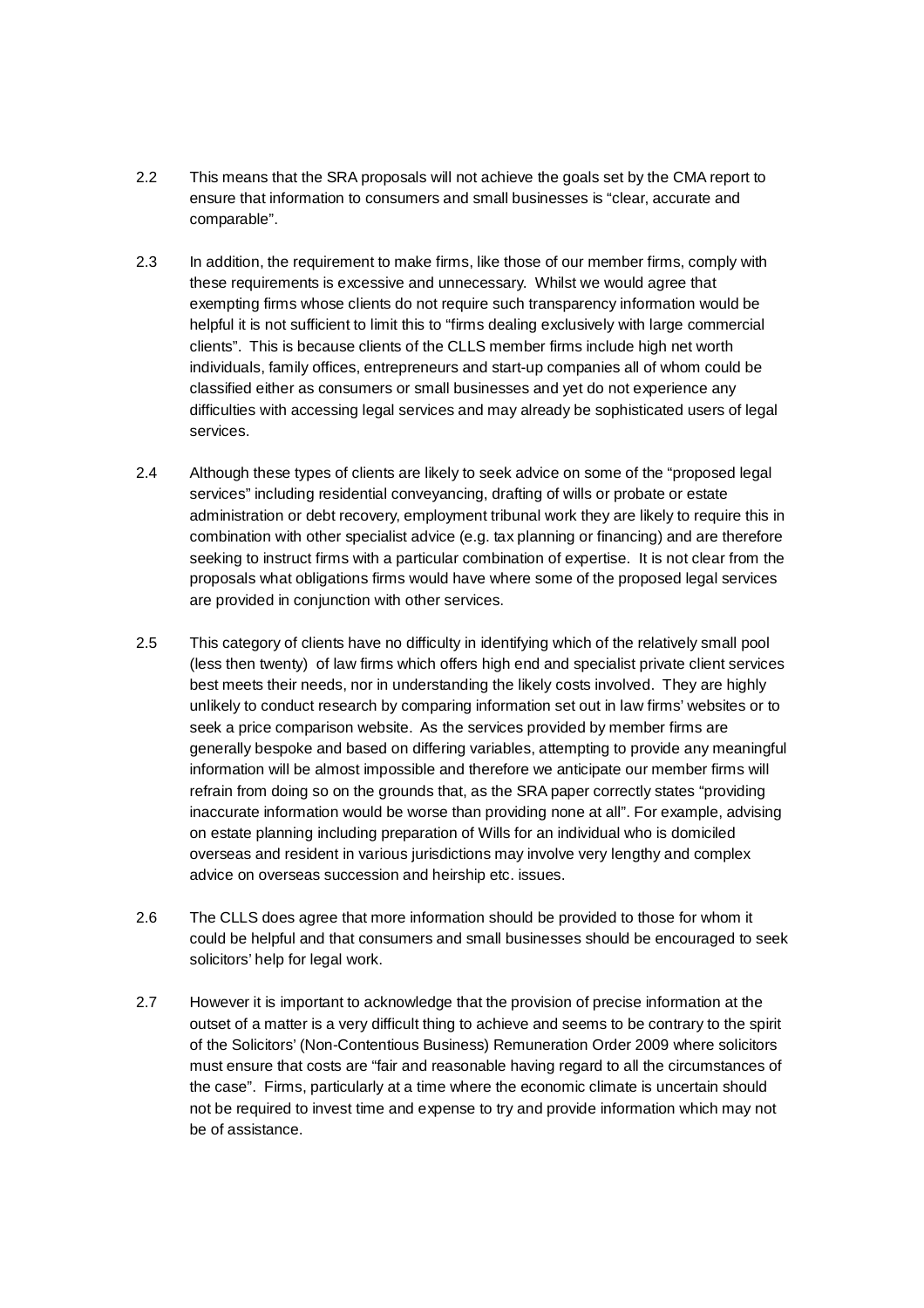- 2.8 We think that the proposals by the SRA are a case of "too much too soon". We would recommend that the SRA adopt a more measured and cautious approach to price transparency by:
	- (A) Making the disclosure of pricing information voluntary and therefore to remove the requirement to disclose pricing information from the Draft Registers, Roll and Information Regulations; those who compete in a price sensitive market involving the provision of fairly standardised services, so which are available from hundreds of law firms, may find they need to elect to provide pricing information to compete – which is fine; and
	- (B) Providing guidance to firms of types of work where pricing comparison would actually be helpful. This would include commoditised services which can be clearly defined without having to consider too many variables, such as routine and relatively low value conveyancing, straightforward English wills and the administration of relatively low value estates based in England and Wales. The market is likely to self-procure that firms offering these types of services (and who are likely already to be offering fixed prices) will want to set out this information on websites (or risk losing the business).
- 2.9 By adopting a voluntary approach, firms who participate in these sectors may well start to see the advantage of providing clear information and may start providing information on other types of services. It would also mean that firms (such as our member firms) who do not wish to participate in these types of market and who, in any case generally offer services which cross different disciplines on the same matters, are not required to provide information that their clients do not want or need.

## **3. Publication of PII data**

# **Question 8: Do you agree with our proposals on the publication of PII details?**

- 3.1 As indicated in the consultation paper, firms are already required to provide this information under the Provision of Services Regulation 2009 – Part 2, Chapter 1, Regulation 8 (n).
- 3.2 Under these Regulations, where a provider of a service is subject to a requirement to hold any professional liability insurance, information about the insurance and in particular the contact details of the insurer and the territorial coverage of the insurance should be made available. Information is "available" if it is easily accessible to the recipient electronically by means of an address supplied by the provider.
- 3.3 In light of the above it is necessary for the SRA to require firms to publish information when they are already required to do so by law?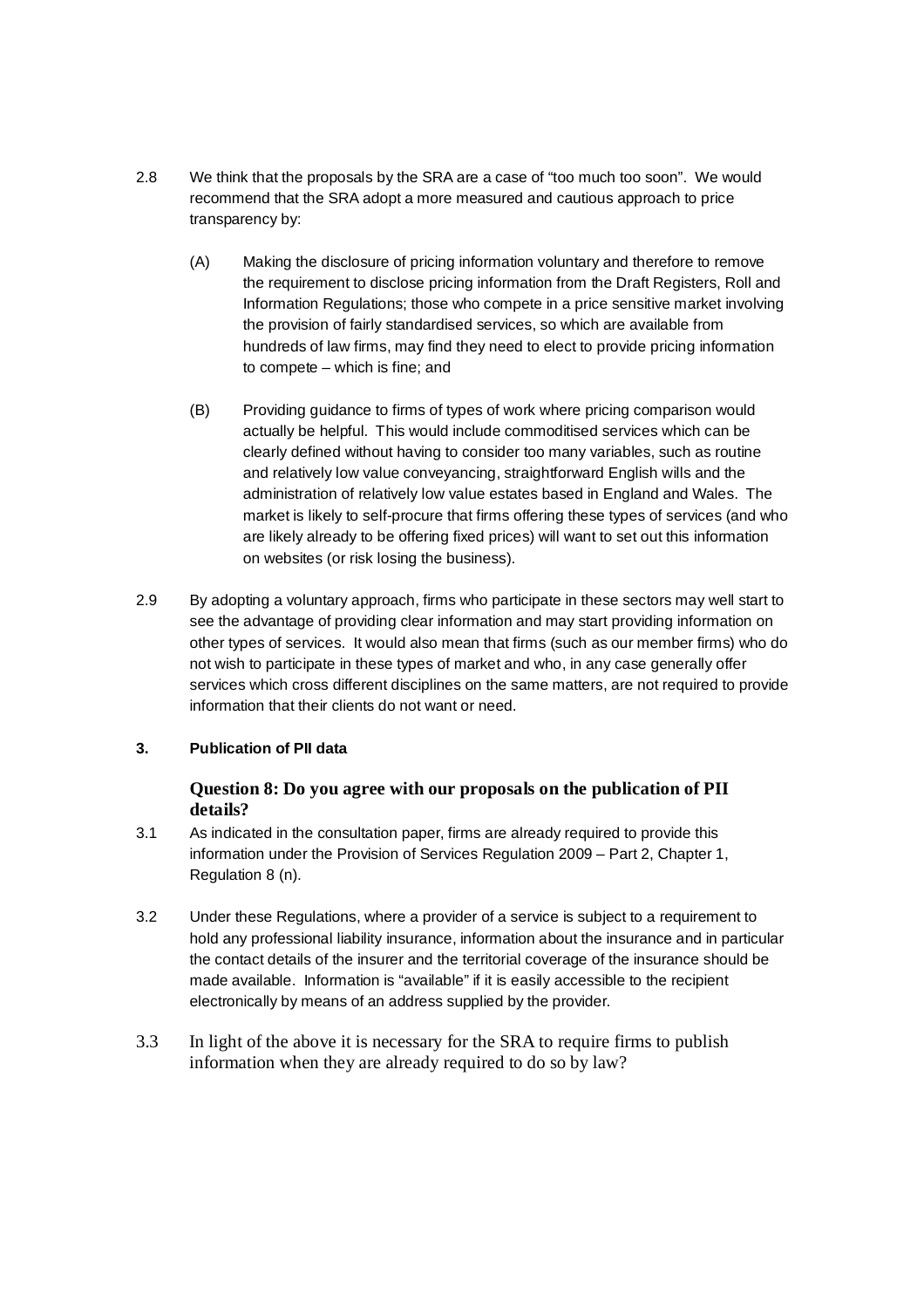**4. How to complain to the firm and to the Legal Ombudsman** 

**Question 9: Do you agree with the proposal for firms to publish details of how to complain?** 

**Question 10: Do you agree with our proposal that firms should publish details of how to complain to the Legal ombudsman?** 

- 4.1 Again, the Provision of Services Regulation 2009 Part 2, Chapter 1, Regulation 7 require a provider of a service must make available contact details to which all recipients of the service can send a complaint or request for information about the service. Many firms therefore provide information about their client complaints procedure and details of how to complain to the Legal ombudsman on their websites.
- 4.2 In light of the above, it is necessary to require firms to publish information when they are already required to do so by law?

### **5. Creating a digital register**

#### **Question 11: What are your views on the proposed content for the digital register?**

The CLLS agree with the proposed approach to create a digital register and to hold key regulatory data and regulatory and disciplinary decisions.

#### **6. Publishing complaints data**

**Question 13: Do you agree with our proposed approach to publishing complaints data and if you do not agree what do you propose?**

## **Question 14: If we do publish first-tier complaints data, what (if any) context should we provide?**

- 6.1 In our January response we noted that whilst we support the SRA collecting information about complaints in order to respond to any thematic or specific risks, our view is that publishing first-tier complaints data, given the number of vexatious complainants prevalent in the private client market, could be misleading to consumers. It may also have the undesirable and unintended consequence of causing personnel to be reluctant to come forward within law firms when they have an issue. Thus rather than improving the position for clients by putting data into the market, it might have the reverse effect of causing issues to be suppressed even from the management of law firms.
- 6.2 Given the subjective nature of what amounts to a complaint, in the event that the SRA decides to publish complaints data, the CLLS maintain (as set out in their January response) that only complaints that are upheld (and already published) by LeO or the SRA should ever be made public on an SRA register.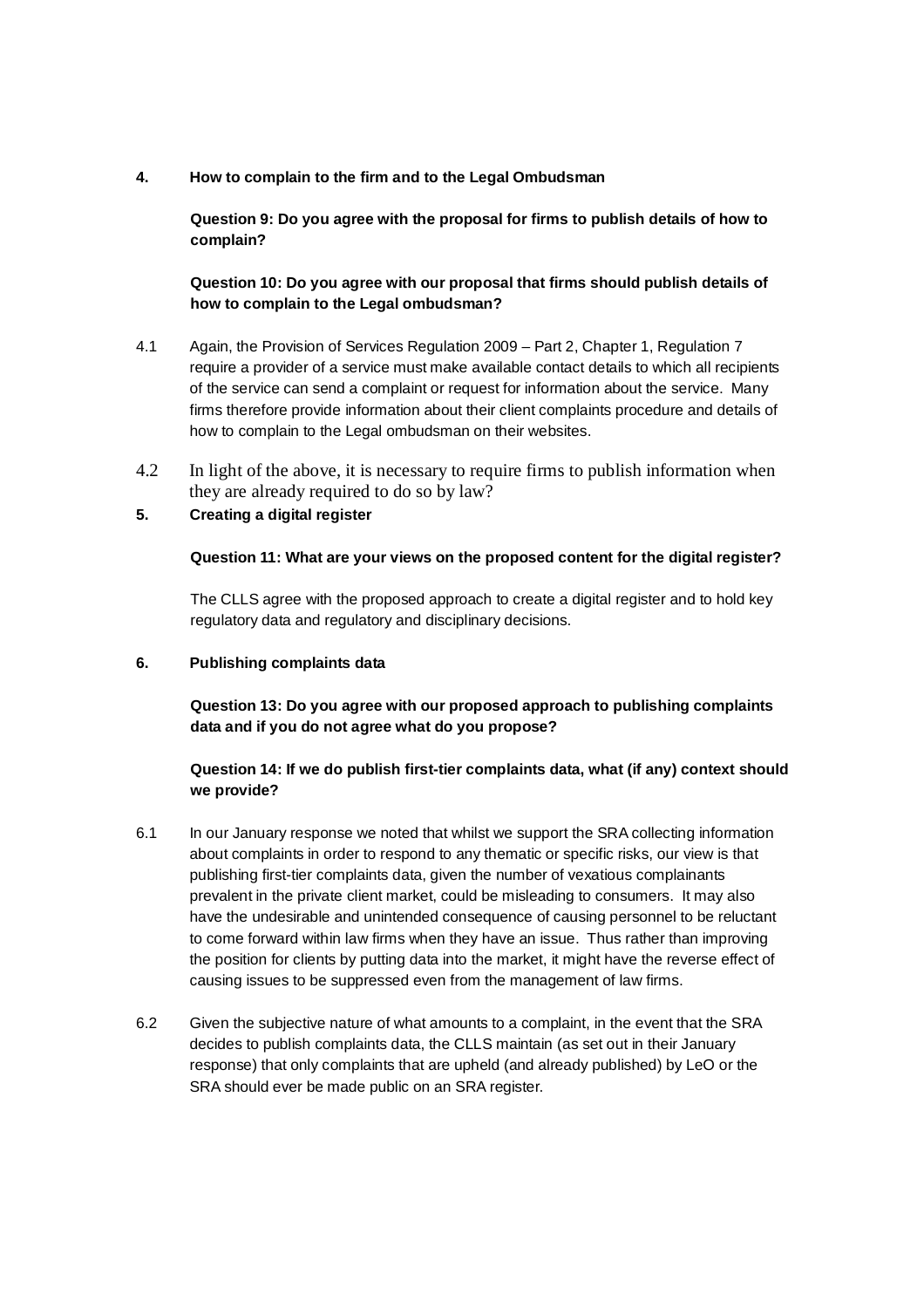6.3 Should the SRA proceed with publishing first-tier data it must ensure that in doing so the information is properly contextualised and balanced; the views of both the law firm and the complainant would need to be represented to avoid consumers only seeing the views of, say, a vexatious complainant. In this respect we would agree that in respect of a single matter only one complaint per client should be counted and that the overall number of complaints or claims should be made by reference to the particular practice area and by reference to the numbers handled in that particular area. This information should above all be presented in a clear and understandable manner which is not misleading.

## **7. Transparency requirements for solicitors working in non-LSA regulated firms**

**Question 15: Do you agree with our proposal to require solicitors working in non-LSA regulated firms to inform clients of the absence of the requirement to hold compulsory PII?** 

**Question 16: Do you agree with our proposal to require solicitors working in non-LSA regulated firms to inform clients of the absence of the availability of the Compensation Fund?** 

- 7.1 The CLLS agree that solicitors working in non-LSA regulated firms should provide certain information to their clients so that these clients are aware that a number of protections which they would be entitled to when receiving services from a regulated firm do not apply to them.
- 7.2 In this context it is important that clients are informed not only that these solicitors working in an unregulated environment do not have to carry insurance but they should make it clear whether or not insurance is in fact available.
- 7.3 Similarly, the CLLS agree that these solicitors should inform their clients that they would not be entitled to recover funds from the Compensation Fund and what that is.
- 7.4 The SRA should also consider whether further transparency obligations should be imposed on solicitors working in non-regulated firms. For example, should these solicitors also make it clear that privilege will not apply (if the case) to communications with their clients and the possible impact this may have? If so, care should be taken not to impose this requirement on in-house lawyers in respect of communications with their own in-house clients (where privilege should be available).

Yours sincerely

**City of London Law Society** 

#### **Professional Rules & Regulation Committee**